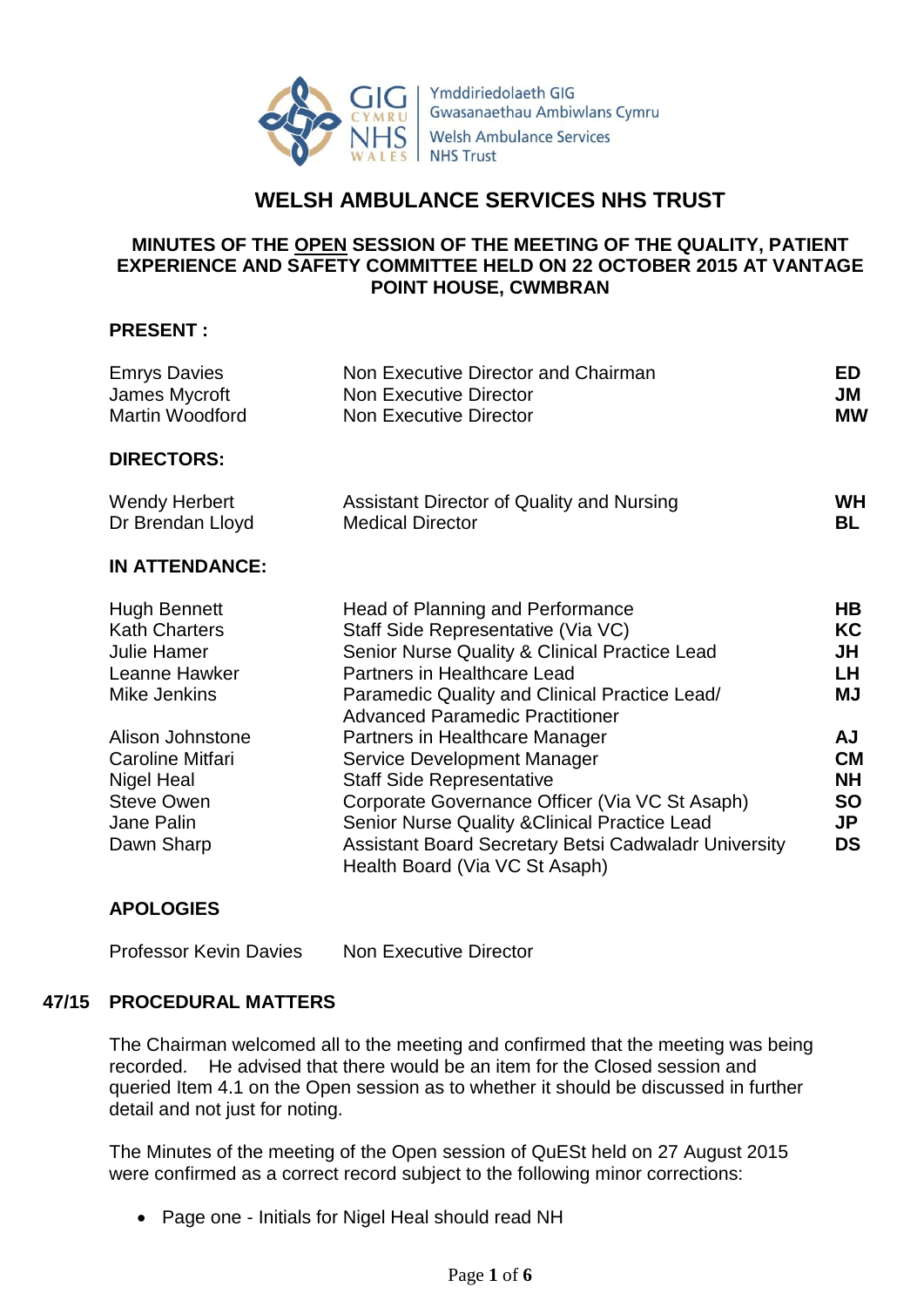• Page three – Minute 34/15, page three paragraph four, delete the word 'genuine' and insert 'qualify in liability.'

## **Action Log**

The Action Log was considered by the Committee and the actions within discussed and completed as necessary. In terms of Action point four (Local Delivery Plans and their effectiveness), **JP** advised the Committee of the work undertaken going forward and it was agreed that a further update be provided at the next meeting.

## **RESOLVED: That**

- **(1) the Minutes of the meeting held on 27 August 2015 be confirmed as a true account subject to the minor corrections above; and**
- **(2) the standing declaration of the Chairman, Mr Emrys Davies as a retired member of UNITE be noted.**

## **48/15 PATIENT STORY**

The Partners in Healthcare Lead **LM**, introduced the story which reflected upon the experience of a male Urgent Care Assistant whilst waiting in the corridor at A and E with a female stretcher patient. The patient had limited mobility and after a period of two hours waiting in the corridor requested to use the toilet. Female assistance was required and this had been requested from the Healthcare Professional (HCP) Desk, however following a further 15 minute wait, no assistance was forthcoming. At this stage it was decided that the patient be taken direct to A and E, and it subsequently became apparent that the patient had soiled herself.

Following this incident, several issues in terms of infection prevention and control and dignity and care had arisen which had resulted in a great deal of work being undertaken by the Partners in Healthcare to address them.

The Committee were provided with further details in terms of how the HCP Desk functioned and were advised of the ongoing liaison with other Health Board colleagues to mitigate any risk of poor patient experience. The Trust had also been in contact with the Director of Continence Services, who was part of the All Wales forum. The Director of Continence Services was very keen to assist the Trust in terms of providing advice and would welcome being part of any multi-disciplinary team the Trust intended to establish in addressing the highlighted issues going forward.

**LH** further added that dealing with continence issues did not form part of ambulance crew training. There was however dignity and care training. The Committee were given assurance that the Trust was working collaboratively with other NHS colleagues to consider how the patient experience could be improved. **LH** referred to the A and E Handover guidance protocol that had been introduced.

The following comments were raised:

- What was the escalation process in terms of ensuring patients were able to use toilet facilities? **BL** provided an overview in this regard and referred to the hospital continence bundle guidelines. He further advised that guidance was due to be issued via a Welsh Health Circular.
- It was imperative that a system be put in place which would also assist the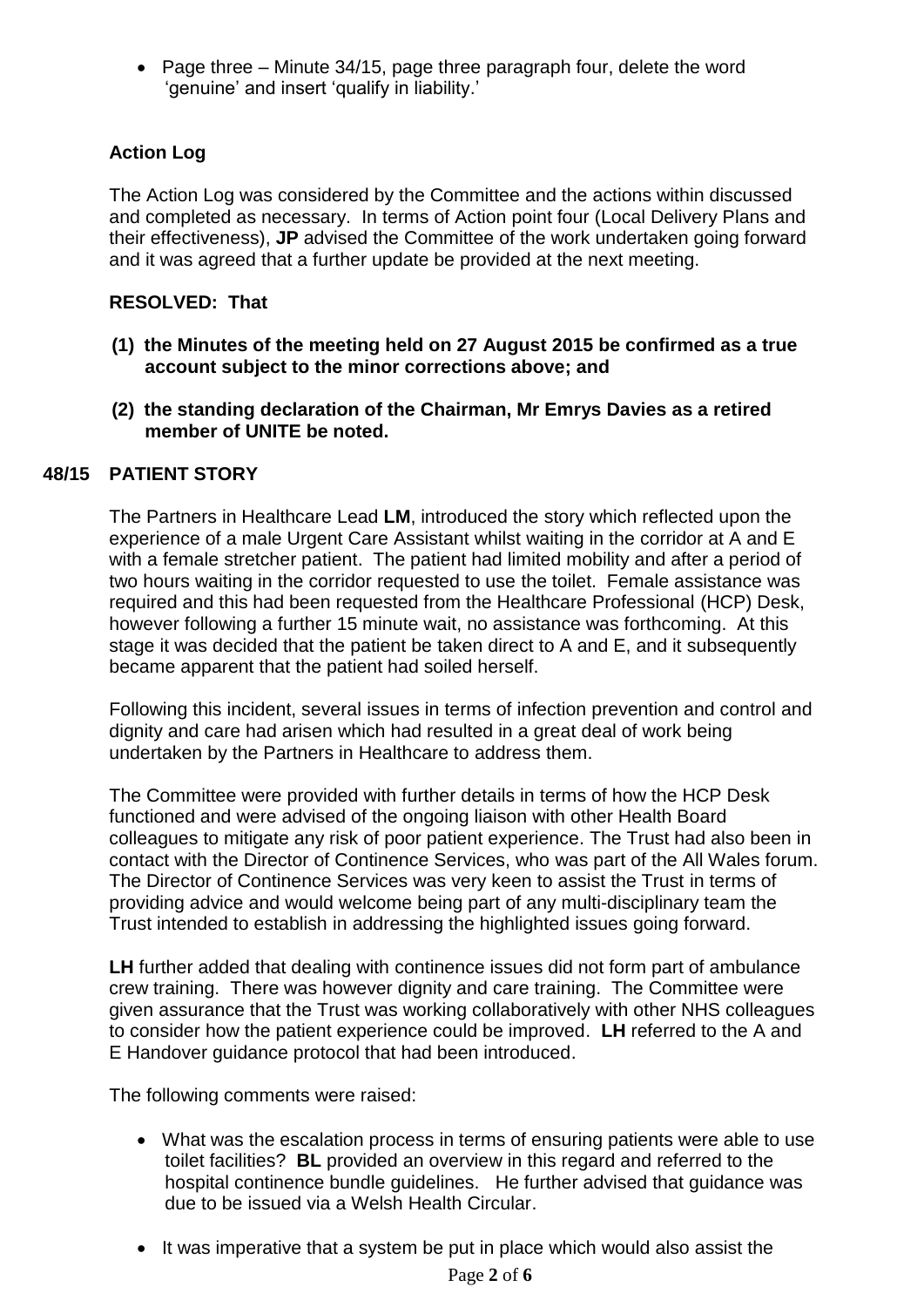crews in managing toileting issues during transit and how vehicles were cleaned thereafter.

• In terms of toileting patients, the issues arising during transit and at or outside hospitals should be treated separately and resolved as such.

The Committee held a further detailed discussion which considered the various work streams that had inevitably evolved from this issue.

The Chairman asked that the Assistant Director of Quality of Nursing and the Partners in Healthcare Lead review all the issues that had arisen from this story and provide an update in terms of any work and planned work being undertaken at the next meeting.

## **RESOLVED: That**

- **(1) the patient story be noted; and**
- **(2) the Assistant Director of Quality and Nursing and the Partners in Healthcare Lead update the Committee at the next meeting on the issues that had arisen from this story.**

### **49/15 INTEGRATED PERFORMANCE REPORT**

The Head of Planning and Performance provided the Committee with an overview of the Integrated Performance Report for the month of August 2015. He informed the Committee of the key highlights within the report.

The Chairman welcomed comments from the Committee:

- It was mooted whether some of the audit information within the IPR be referred to the Audit Committee and in terms of delivering should it be referred to the Finance and Resources Committee. **HB** advised that work was being undertaken which would revamp the Corporate Risk Register making it more robust and this may be the driver for certain issues to be addressed.
- The Medical Director **BL**, updated the Committee on the Trust's performance since the new clinical model had started.
- Performance charts it would be useful if the commentary could illustrate the underlying drivers in a more comprehensive manner.

The Chairman added that the Committee needed to understand, in quick time, the clinical outcomes and how that could be demonstrated going forward.

#### **RESOLVED: That the report be noted.**

### **50/15 PUTTING THINGS RIGHT REPORT**

The Assistant Director of Quality and Nursing provided the Committee with an overview of the latest position in terms of aspects of concerns in line with the requirements of Welsh Government.

In terms of implementation of the latest version of Datix, **WH** advised that this was a priority for the ICT department but as yet could not provide a definite start date.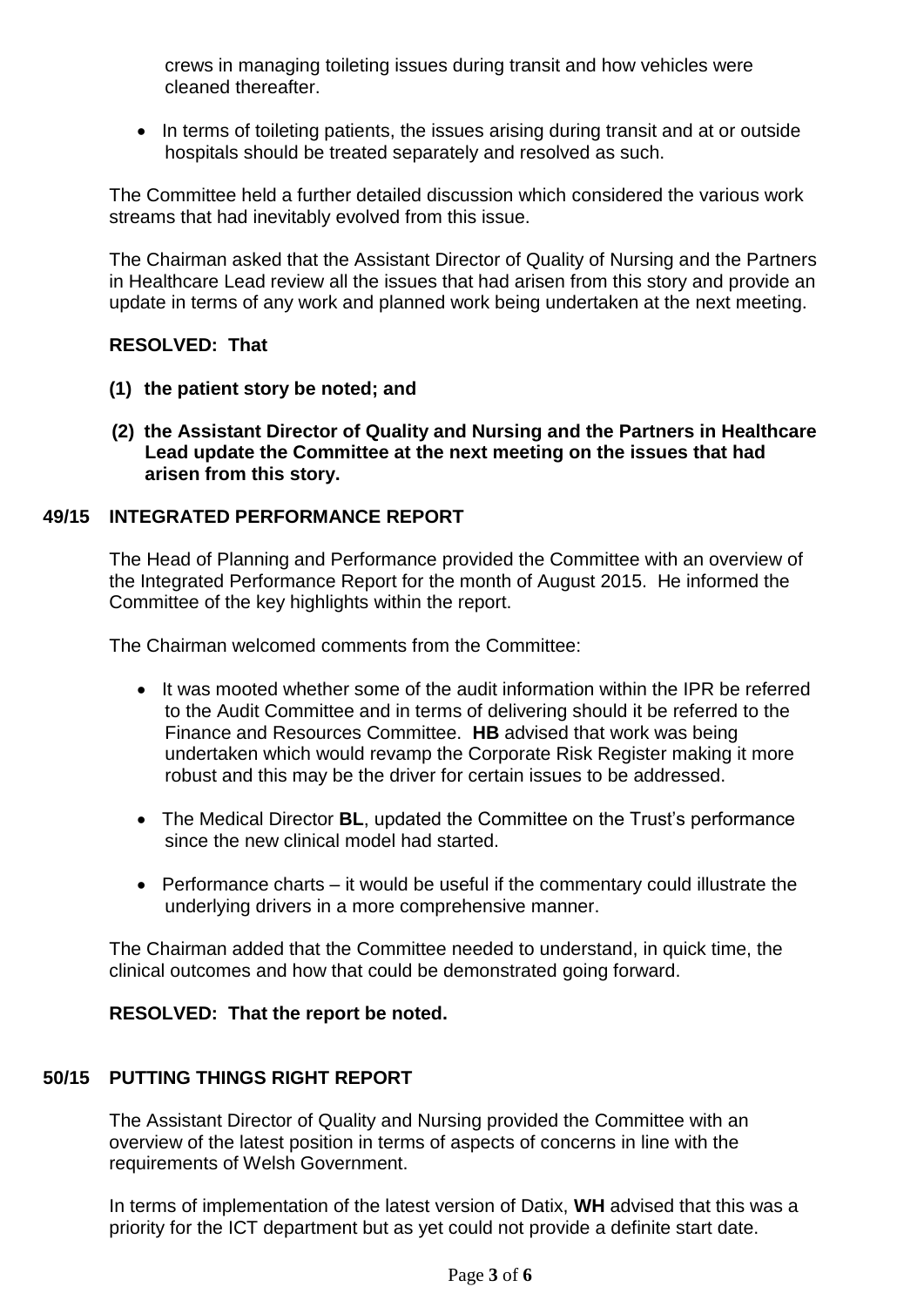**RESOLVED: That the monthly report on Concerns for information and monitoring purposes be noted.**

### **51/15 ORGANISATIONAL LEARNING GROUP (OLG) UPDATE**

The Assistant Director of Quality and Nursing **WH,** presented the report to the Committee and provided a summary of the work undertaken by the OLG in its establishment and its methodology going forward.

#### **RESOLVED: That**

- **(1) the proposed direction of travel for Organisational Learning within the Trust be noted; and**
- **(2) the Chairman, Emrys Davies be formally appointed as the champion for Organisational Learning.**

#### **52/15 100 DAY TURNAROUND PLAN FOR PUTTING THINGS RIGHT - UPDATE**

The Committee were provided with assurance that the plan was on track; **WH** further commented on the processes that were in place for the continued implementation of the plan going forward.

The following comments were raised:

 Was a process in place to group similar concerns as a standard response to avoid lengthy investigations? **WH** stated that standardised templates were being contemplated and also commented that the Trust was clear when carrying out investigations, that the level should be proportionate to the seriousness of them.

The Chairman commented that part of the plan was to resolve the issue of the organisational arrangements and it was his understanding that a way forward would be determined by 5 November 2015.

#### **RESOLVED: That the update be noted.**

### **53/15 INFECTION PREVENTION CONTROL (IPC) – OPERATIONAL DELIVERY PLAN 2015-2017**

The Senior Nurse Quality & Clinical Practice Lead **JP**, presented the report which focused on the Operational Delivery Plan for the Trust going forward. **JP** added that the biggest bone of contention at the moment was the issue surrounding the cleaning of estates and vehicles.

**WH** addressed the Committee and advised them in terms of how the plan was going to be delivered informing them that she would be the lead with support from the Medical Director and the Interim Assistant Director of Operations (EMS).

The Chairman advised using extreme caution when implementing the tendering process adding that 2017 was beyond an acceptable time for the plan to be completed.

The Committee discussed in greater detail the issue surrounding cleaning, its long standing problem and that it should not form part of a paramedic's job description. It was agreed that two separate charts to monitor and show progress in terms of the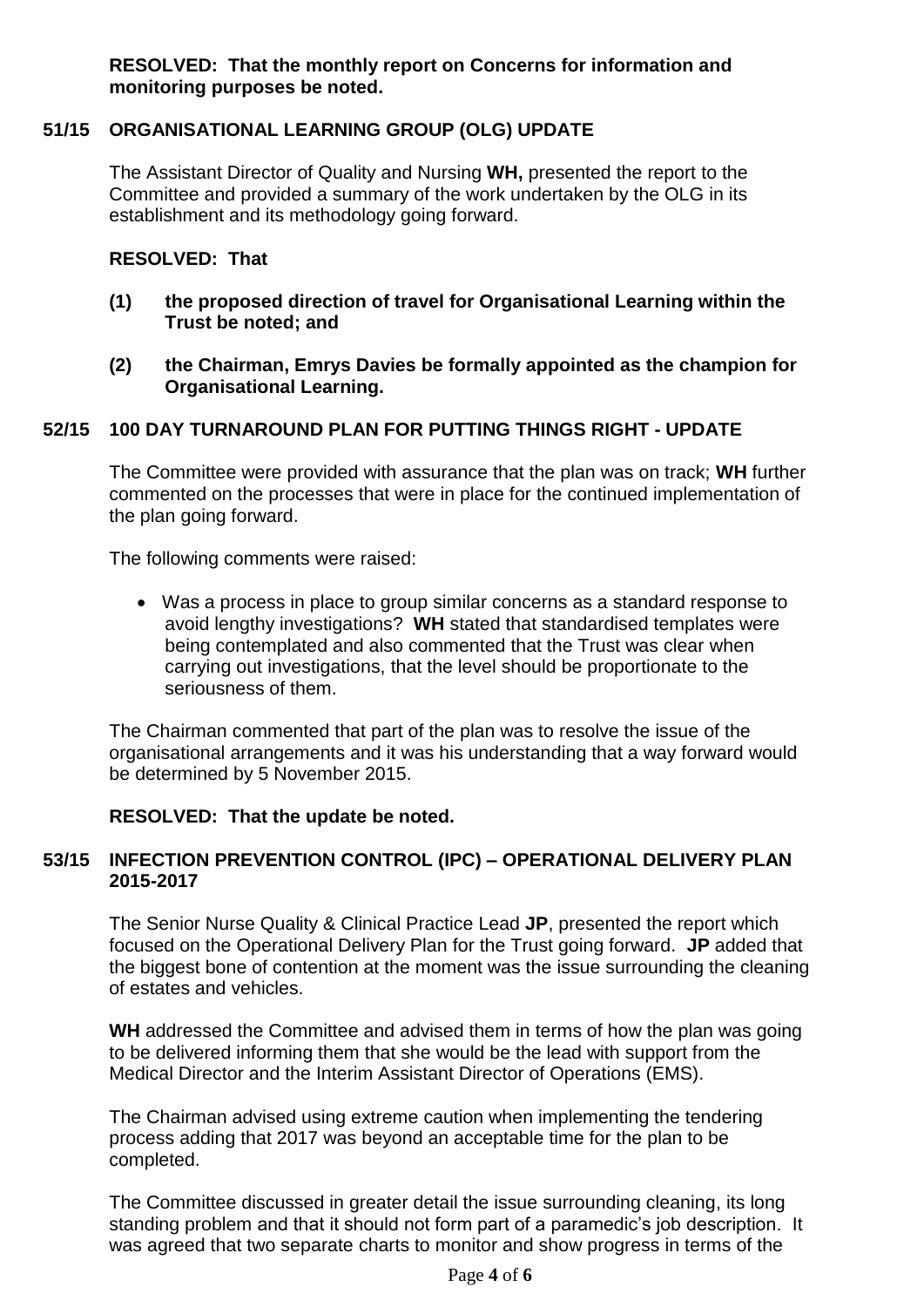estates and vehicles be implemented and presented at the next meeting.

#### **RESOLVED: That**

- **(1) the IPC Operational Plan 2015-2017 be supported subject to challenging the timescale;**
- **(2) only recommendations will be made from an Action Group regarding short/medium and long term solutions within the 2 year period in relation to cleaning vehicles (item 13 on plan) be acknowledged; and**
- **(3) two separate progress charts, one indicating estate cleaning and the other vehicle cleaning be presented at the next Committee meeting.**

#### **54/15 QUALITY IMPROVEMENT STRATEGY CONSULTATION FEEDBACK AND RECOMMENDATIONS**

The Senior Nurse Quality & Clinical Practice Lead **JP**, presented the Committee with the report which provided a summary of the recommendations of the feedback which had been incorporated into the strategy.

In terms of timescale, **JP** advised that it was her intention for the strategy to be presented to the Committee on 25 February 2016.

**RESOLVED: That the report be approved and the final version of the strategy be received at the meeting on 25 February 2016.**

#### **55/15 ITEMS FOR NOTING**

#### **Green Paper on NHS quality, governance and functions**

The Committee discussed the paper in detail and it was agreed that any responses were to be coordinated through Estelle Hitchon Associate Director, Chief Executive's Office. The Assistant Director of Quality and Nursing would liaise with the Associate Director, Chief Executive's Office to receive the clinical element of the response for the Committee's attention in order for further scrutiny to be conducted.

#### **Minutes of the National Joint Committee for Health, Safety and Welfare dated 8 August 2014.**

Following a brief discussion of the above Minutes it was agreed that certain items within them be discussed at the OLG and in future any items of relevance to the Committee be submitted through the OLG.

#### **RESOLVED: That**

- **(1) any responses to the Green Paper be submitted to the Associate Director, Chief Executive's office with QuESt receiving a copy of the submitted response;**
- **(2) the Minutes of the National Joint Committee for Health, Safety and Welfare dated 8 August 2014 be noted; and**
- **(3) the Paramedic Quality and Clinical Practice Lead/Advanced Paramedic Practitioner MJ, coordinate the relevant details within the Minutes**